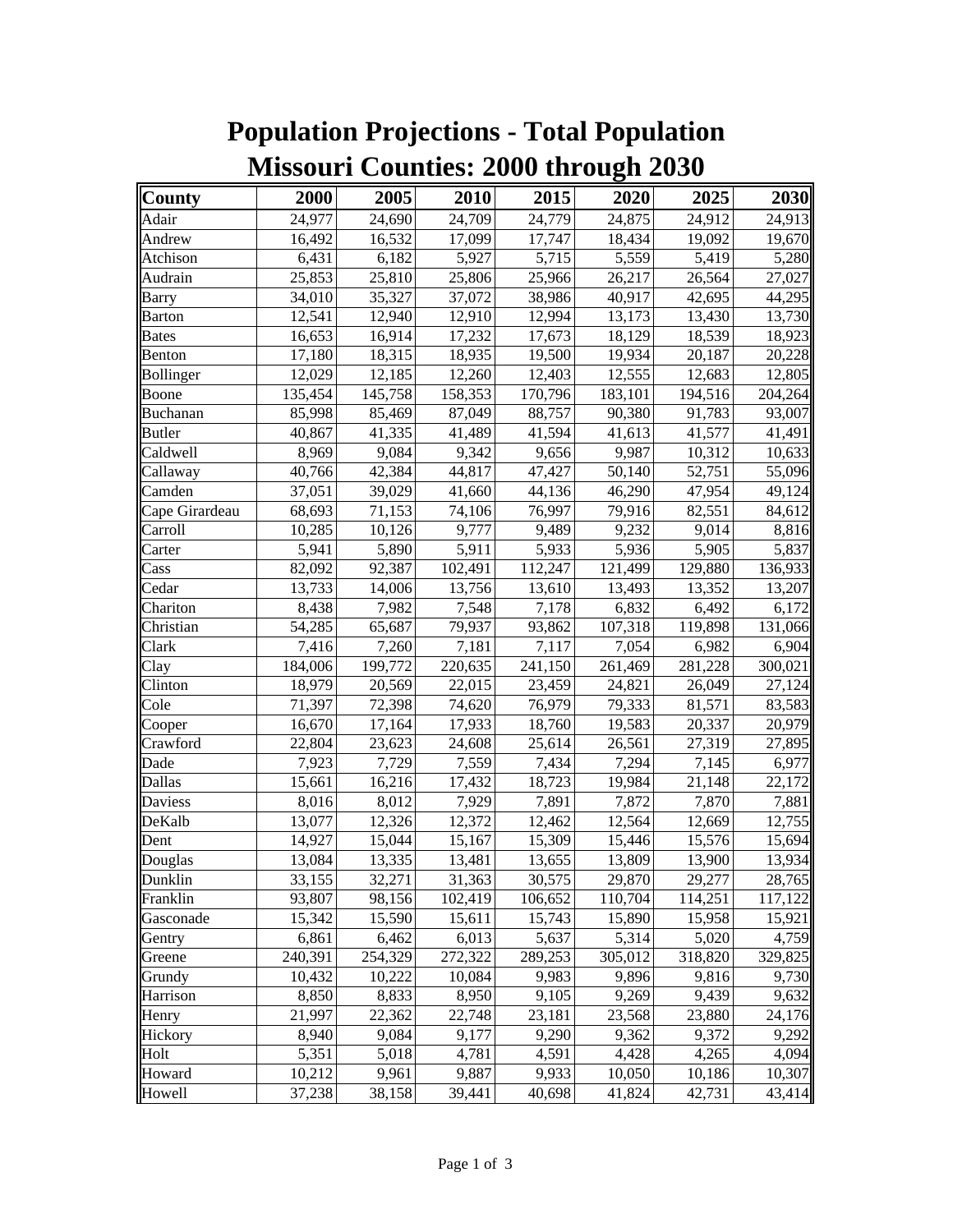| County      | 2000    | 2005    | 2010    | 2015    | 2020    | 2025    | 2030    |
|-------------|---------|---------|---------|---------|---------|---------|---------|
| Iron        | 10,697  | 10,276  | 9,719   | 9,158   | 8,605   | 8,048   | 7,494   |
| Jackson     | 654,880 | 661,383 | 668,867 | 678,274 | 689,226 | 701,350 | 714,467 |
| Jasper      | 104,686 | 110,658 | 119,317 | 127,957 | 136,389 | 144,578 | 152,490 |
| Jefferson   | 198,099 | 210,366 | 222,183 | 233,487 | 244,003 | 253,080 | 260,276 |
| Johnson     | 48,258  | 51,379  | 53,390  | 55,520  | 57,691  | 59,771  | 61,668  |
| Knox        | 4,361   | 4,156   | 4,005   | 3,894   | 3,825   | 3,782   | 3,758   |
| Laclede     | 32,513  | 34,134  | 36,400  | 38,627  | 40,752  | 42,670  | 44,318  |
| Lafayette   | 32,960  | 32,954  | 32,791  | 32,785  | 32,869  | 32,923  | 32,947  |
| Lawrence    | 35,204  | 36,825  | 38,905  | 41,092  | 43,272  | 45,316  | 47,249  |
| Lewis       | 10,494  | 10,197  | 10,128  | 10,099  | 10,126  | 10,184  | 10,283  |
| Lincoln     | 38,944  | 46,849  | 56,010  | 65,293  | 74,529  | 83,294  | 91,294  |
| Linn        | 13,754  | 13,053  | 12,406  | 11,898  | 11,477  | 11,069  | 10,696  |
| Livingston  | 14,558  | 14,082  | 14,080  | 14,124  | 14,187  | 14,238  | 14,246  |
| Macon       | 15,762  | 15,622  | 15,668  | 15,746  | 15,847  | 15,942  | 16,028  |
| Madison     | 11,800  | 11,948  | 12,295  | 12,650  | 12,944  | 13,163  | 13,304  |
| Maries      | 8,903   | 9,001   | 9,275   | 9,563   | 9,848   | 10,129  | 10,406  |
| Marion      | 28,289  | 28,366  | 28,625  | 28,957  | 29,281  | 29,540  | 29,759  |
| McDonald    | 21,681  | 22,514  | 23,401  | 24,465  | 25,625  | 26,823  | 28,078  |
| Mercer      | 3,757   | 3,514   | 3,385   | 3,290   | 3,221   | 3,172   | 3,142   |
| Miller      | 23,564  | 24,596  | 25,550  | 26,464  | 27,277  | 27,928  | 28,404  |
| Mississippi | 13,427  | 13,807  | 13,297  | 12,784  | 12,285  | 11,840  | 11,443  |
| Moniteau    | 14,827  | 15,030  | 15,217  | 15,490  | 15,844  | 16,226  | 16,638  |
| Monroe      | 9,311   | 9,224   | 9,259   | 9,340   | 9,438   | 9,513   | 9,590   |
| Montgomery  | 12,136  | 12,008  | 11,881  | 11,803  | 11,727  | 11,622  | 11,513  |
| Morgan      | 19,309  | 20,354  | 21,386  | 22,394  | 23,357  | 24,183  | 24,827  |
| New Madrid  | 19,760  | 18,189  | 16,972  | 15,764  | 14,621  | 13,549  | 12,554  |
| Newton      | 52,636  | 54,853  | 57,265  | 59,748  | 62,218  | 64,553  | 66,663  |
| Nodaway     | 21,912  | 22,059  | 22,152  | 22,383  | 22,644  | 22,856  | 23,018  |
| Oregon      | 10,344  | 10,329  | 10,339  | 10,384  | 10,457  | 10,524  | 10,558  |
| Osage       | 13,062  | 13,237  | 13,280  | 13,379  | 13,493  | 13,608  | 13,704  |
| Ozark       | 9,542   | 9,400   | 9,168   | 8,981   | 8,804   | 8,623   | 8,457   |
| Pemiscot    | 20,047  | 19,156  | 18,455  | 17,856  | 17,324  | 16,839  | 16,447  |
| Perry       | 18,132  | 18,410  | 18,948  | 19,529  | 20,100  | 20,655  | 21,164  |
| Pettis      | 39,403  | 40,052  | 41,309  | 42,731  | 44,237  | 45,781  | 47,349  |
| Phelps      | 39,825  | 41,880  | 43,206  | 44,558  | 45,824  | 46,864  | 47,635  |
| Pike        | 18,351  | 18,653  | 18,589  | 18,614  | 18,669  | 18,702  | 18,728  |
| Platte      | 73,781  | 81,794  | 88,964  | 95,966  | 102,810 | 109,228 | 114,904 |
| Polk        | 26,992  | 28,997  | 31,470  | 33,866  | 36,172  | 38,301  | 40,139  |
| Pulaski     | 41,165  | 43,951  | 44,466  | 44,989  | 45,497  | 46,003  | 46,520  |
| Putnam      | 5,223   | 5,069   | 4,846   | 4,680   | 4,545   | 4,452   | 4,391   |
| Ralls       | 9,626   | 9,676   | 9,813   | 9,967   | 10,116  | 10,238  | 10,299  |
| Randolph    | 24,663  | 25,350  | 25,847  | 26,341  | 26,842  | 27,308  | 27,738  |
| Ray         | 23,354  | 23,563  | 23,616  | 23,787  | 24,012  | 24,230  | 24,435  |
| Reynolds    | 6,689   | 6,554   | 6,495   | 6,447   | 6,389   | 6,332   | 6,285   |
| Ripley      | 13,509  | 13,578  | 13,715  | 13,887  | 14,003  | 14,024  | 14,008  |
| Saline      | 23,756  | 23,010  | 22,486  | 22,082  | 21,740  | 21,430  | 21,140  |

## **Population Projections - Total Population Missouri Counties: 2000 through 2030**